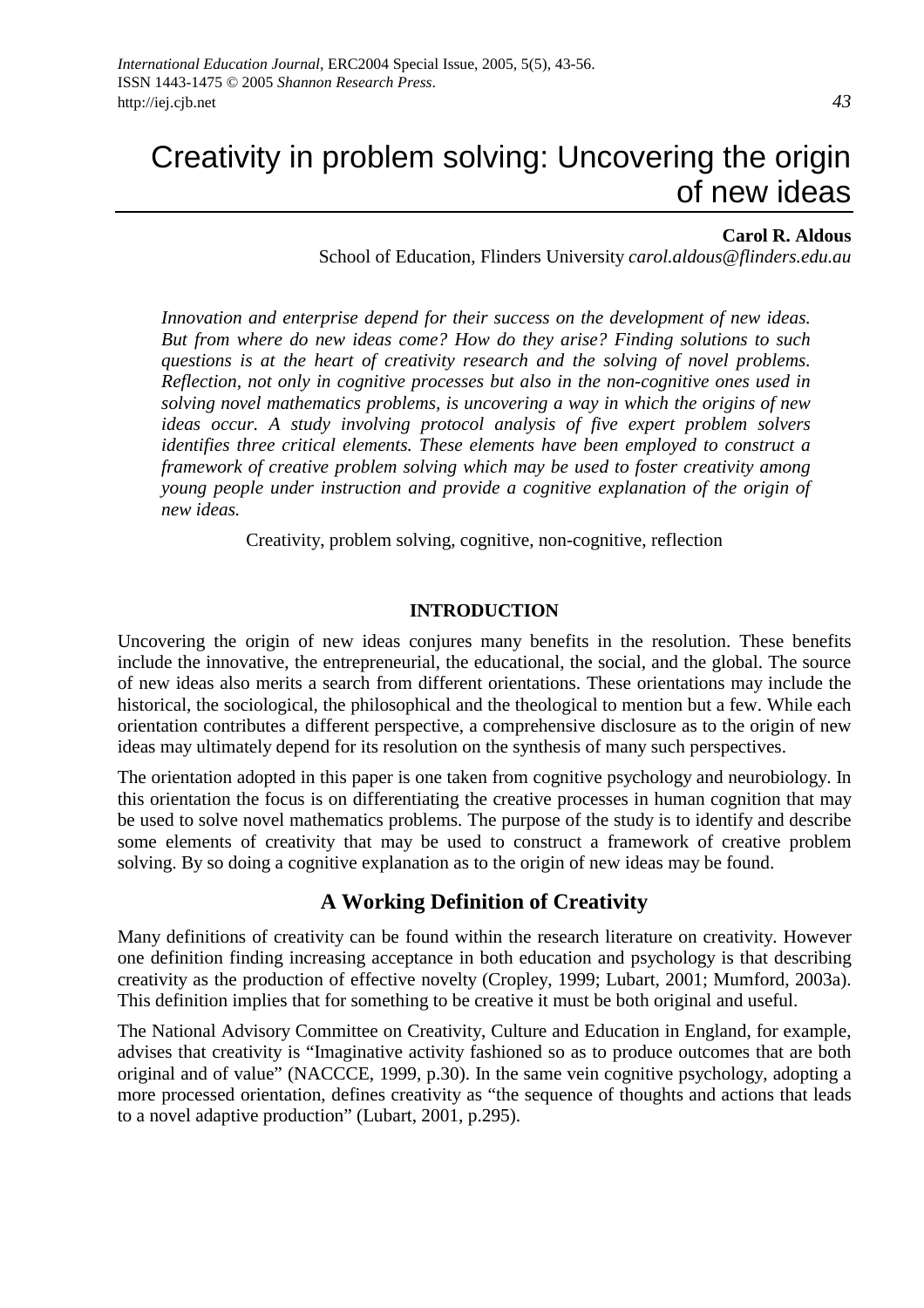One definition that makes explicit the nature of thought and action within the creative process is that by Koberg and Bagnall (1976) who describe creativity as:

both the art and the science of thinking and behaving with both subjectivity and objectivity. It is a combination of feeling and knowing: of alternating back and forth between what we sense and what we already know. (Koberg and Bagnall, 1976, p.8)

This definition implies that not only is cognitive activity involved in the creative act but noncognitive activity as well. According to Koberg and Bagnall (1976), the act of creation, involves oscillating between what individuals think or know (namely, cognitive activity) and what they sense or feel ( i.e. non-cognitive activity). This conceptualisation is significant in light of the protocols that are described below.

### **Valuing Cognitive and Non-cognitive Elements**

That there is a need to value both subjective and objective elements in the creative process, is a view shared by a number of notable proponents in the field. Russ (1993) for example has developed a model of affect and creativity. Cropley (2001) has mapped different emotions to particular phases of the creative process and Shaw (1989) highlights positive and negative poles of emotion arising at different stages of creative production. These poles of emotion are overlayed with a series of feedback loops involving conscious and non-conscious mental activity (Shaw, 1989).

Each of the affective models referred to above employs an adaptation of the classic four-stage model of creativity put forward by Wallas (1926) and others (Hadamard, 1945). The four stages in the classic model are preparation, incubation, illumination and verification. Although the phases of preparation and verification are marked by conscious activity, the phases of incubation and illumination may include non-conscious activity.

### **Cycles of Conscious and Non-conscious Activity**

Shaw (1989) predicts that a series of feedback loops arises between each of the phases of the creative process. The 'Areti loop' for example, predicts conscious and non-conscious oscillatory behaviour occurring between the phases of preparation and incubation, the 'Vinacke loop' to cycles of non-conscious and conscious mental activity arising between incubation and illumination, while the 'Lalas loop' predicts cycles of illumination and verification occurs whenever a given explanation leads to further illumination. The 'Communication loop' predicts feedback between the stage of verification and further validation of the creative product. Finally, multiple feed-back loops, involving conscious and non-conscious mental activity are theorised to exist from the verification and validation stages of creativity to all previous stages in the creative process. These multiple feed back loops are collectively referred to as the 'Rossman loop'.

This interplay of conscious and non-conscious mental activity with respect to each of the four phases of creativity can be explained in neural network theory in terms of a large net of interconnecting neurons (Martindale, 1995) or nodes. A neural network explanation of the stage model of the creative process follows.

### **Neural Networks and the Creative Process**

During the preparation stage, when attention is greatly focused, a small number of highly activated nodes dominate consciousness (Martindale, 1995). These highly activated nodes inhibit other nodes from becoming active in a process of lateral inhibition. However, when attention is gradually defocused, such as occurs during incubation, lateral inhibition is diminished and other nodes primed through remote association with the problem may be activated. Should a partially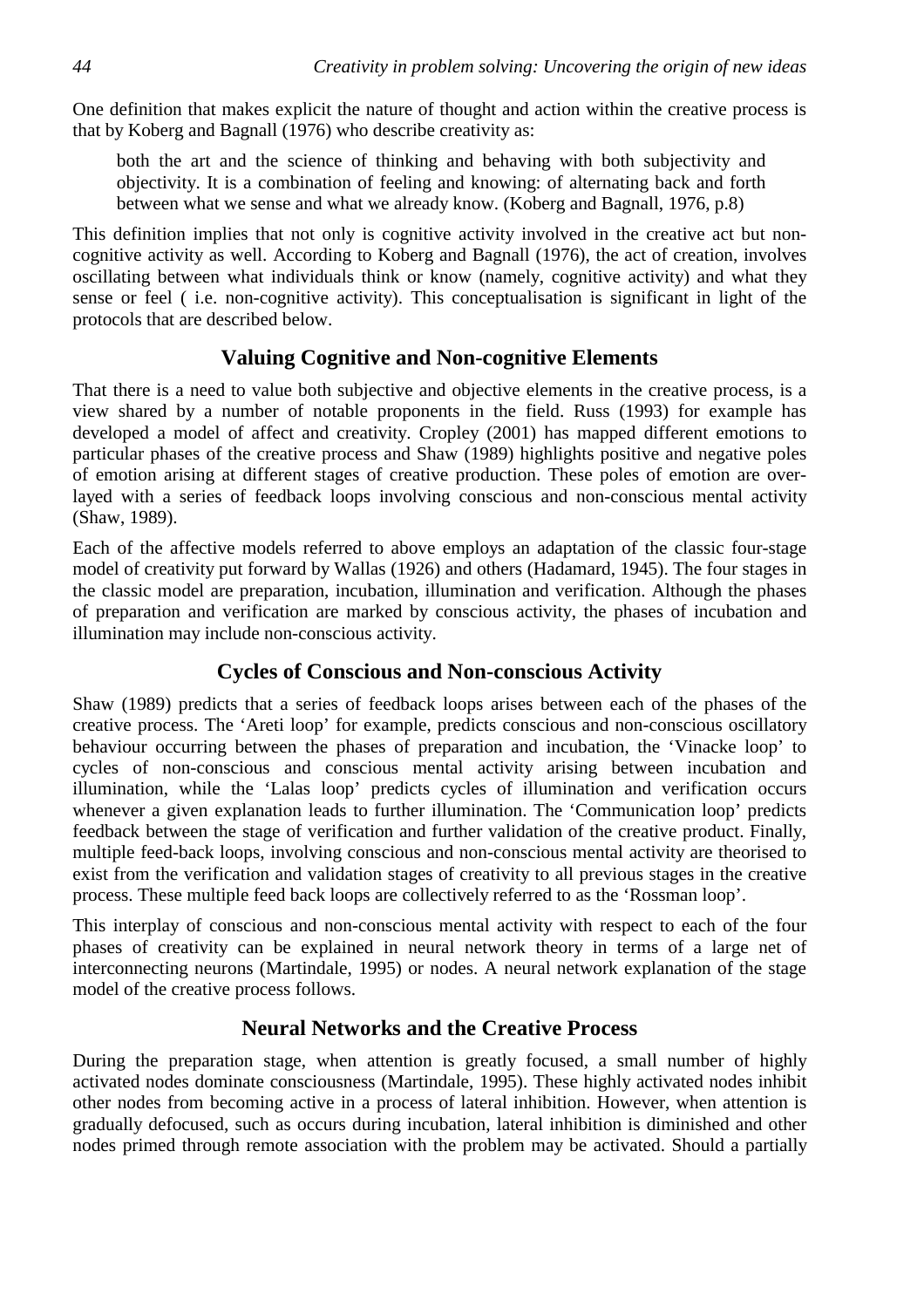primed node become fully active, it may enter consciousness in an act of illumination (Martindale, 1995). The verification phase is once again marked by focused attention when an idea or solution is being examined for suitability and a small number of nodes are highly activated.

Thus, in the confines of this study both cognitive and non-cognitive elements of creativity need to be identified and described in order that a comprehensive representation of the creative process may be articulated within the proposed framework of creative problem solving.

### **Creativity within the Education Context**

In the field of creativity research some argument arises as to the degree of effective novelty required before a given production may be classed as creative. Some proponents consider only eminent productions to be creative (Simonton, 1988) while others regard more modest representations of the everyday kind as creative (Cropley, 2001; Richards, 1999a). Creativity in this study has been interpreted relative to the originator of the novel production. If an individual found an effective solution to what was to him a new and different problem, even if others had already solved the problem, then, for the purposes of this study the individual demonstrated creativity. Thus, an interpretation of creativity consistent with the everyday kind has been adopted, a perspective useful in the education context.

### **METHODS OF ANALYSIS**

### **Protocol Analysis**

Verbal data from five expert problem solvers were collected using protocol analysis (Ericsson and Simon, 1993), a technique developed to study cognitive processes in human subjects. Three of the experts were teachers of secondary mathematics, one a university lecturer in applied mathematics and one a Grade 11 student who was a proficient problem solver in mathematics. The verbal data were recorded by audio, video or on-line means.

Two forms of verbal report were gathered. The first of these involved concurrent reporting. The second involved retrospective reporting. Concurrent reporting involves subjects verbalising their thoughts while performing a specified task or problem. Such reports are often disjoint since the subject does not explain what he or she is doing, but verbalises only that to which he or she is attending. Without the encumbrance of explanation, the subject's sequence of verbalised thought is considered to reflect the sequence of information processing (Ericsson and Simon, 1993). The theory of sequenced thinking reflecting sequenced information processing is significant in light of the patterns of alternating and concurrent thinking reported in this study.

Retrospective reporting requires the subject to recall the sequence of thoughts from start to finish at the completion of the task. Retrieval cues remaining in short term memory allow effective recall of the sequence of thought. Since concurrent reporting does not permit explanation of process, when it is combined with retrospective reporting a more coherent picture of human information processing is achieved (Ericsson and Simon, 1993). It also provides an opportunity for seeking clarity on any point in the protocol.

Indeed, a limiting factor of protocol analysis is that, although the brain may be a parallel processor (Tank and Hopfield, 1987), speech is sequential and thus the sequential nature of thought may be over accentuated (Das, 2003; Khandawalla, 1993). To alleviate this difficulty both kinds of reporting were used in the study.

### **An Expanded Focus of Information**

Unlike traditional studies of protocol analysis where the focus is on functional mechanisms of cognition that can be replicated in a computer program, an expanded focus that included non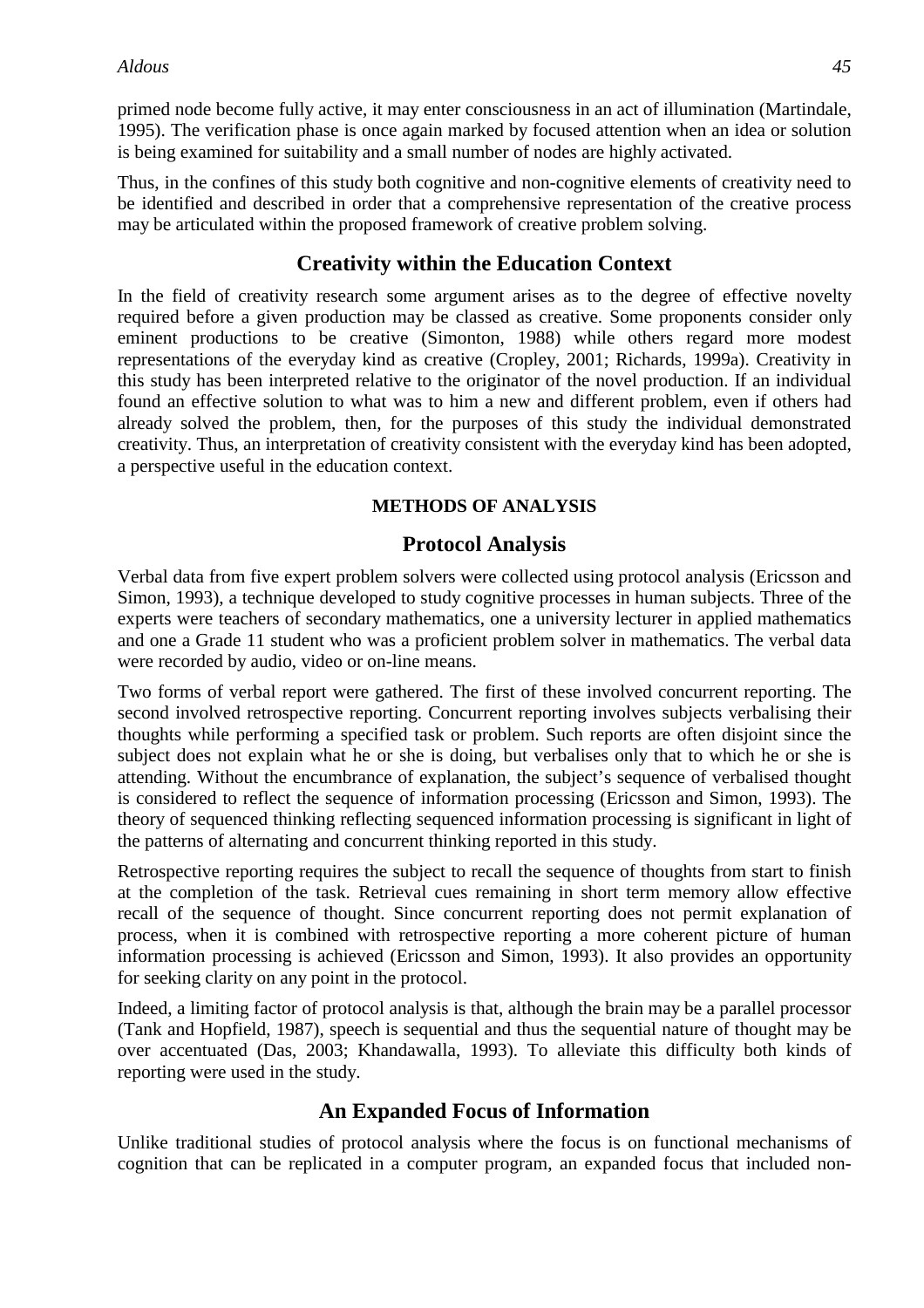functional as well as functional mechanisms was used in this study. Non-functional mechanisms include such processes as sensing, feeling, incubating, reverie, imagination and inspiration. Thus, an expanded notion of information to be heeded in the information-processing context was adopted, that included both non-cognitive and cognitive aspects.

#### **RESULTS AND DISCUSSION**

## **Exploratory Protocols and the Identification of Themes**

Content analyses of five exploratory protocols led to the identification of three themes around which cognitive and non-cognitive elements within the creative problem solving process could be described. Consistent with published research findings (Damasio, 1994; Dehaene, Spelke, Pinel, Stanescu, and Tsivkin, 1999; Epstein, 1994; Sloman, 1996) these themes involved:

- the interaction between visual-spatial and analytical reasoning
- the role of feeling in listening to the 'self'; and
- the interaction between conscious and non-conscious reasoning.

The interplay between visual-spatial and analytical reasoning was the first theme to be identified. Analyses of protocols within this theme led to the identification of the second theme, namely the role of feeling in listening to the 'self'. One individual, for example, consistently used the expression "I think" when displaying analytical reasoning, but the turn of phrase "I feel" when displaying visual-spatial reasoning. In addition, a second individual articulated the need to obtain a "visual feel for the shape" linking a feeling approach with visual spatial reasoning. Since the concurrent turns of phrases were not, in the main, consciously chosen, (as revealed by the retrospective accounts) the third theme, the interaction between conscious and non-conscious reasoning, was identified.

The following are extracts taken from each protocol broadly grouped on the basis of theme. While the labels of A, B, C, D and E have been applied to each individual, pseudo-names have also been given in order to facilitate semantic memory and preserve participant anonymity.

# **Theme 1: On the Interaction between Visual-spatial and Analytical Reasoning**

The protocol abstracts from individuals A, B and C, referred to as Anne, Barbara and Chelsea, relate to problem solving attempts of a novel geometric problem related to area that may be solved using either analytical or spatial reasoning or a combination of both. Anne is a new graduate teacher in secondary mathematics education. Barbara is an established secondary mathematics teacher with more than ten years experience, while Chelsea is a Grade 11 student of mathematics. A copy of the problem and its rubrics solved by Anne, Barbara and Chelsea is given in Figure 1.



Divide the shape above into four pieces, which are exactly equivalent in shape and area. The shape is a regular shape with each of its short sides being half the length of its long sides. Use any materials or procedures you think will help you complete this task.

### **Figure 1. The L-shaped area problem (investigated by Anne, Barbara and Chelsea)**

The solution to this problem involves identifying an arrangement of 'L' shaped patterns nested along side each other within the diagram.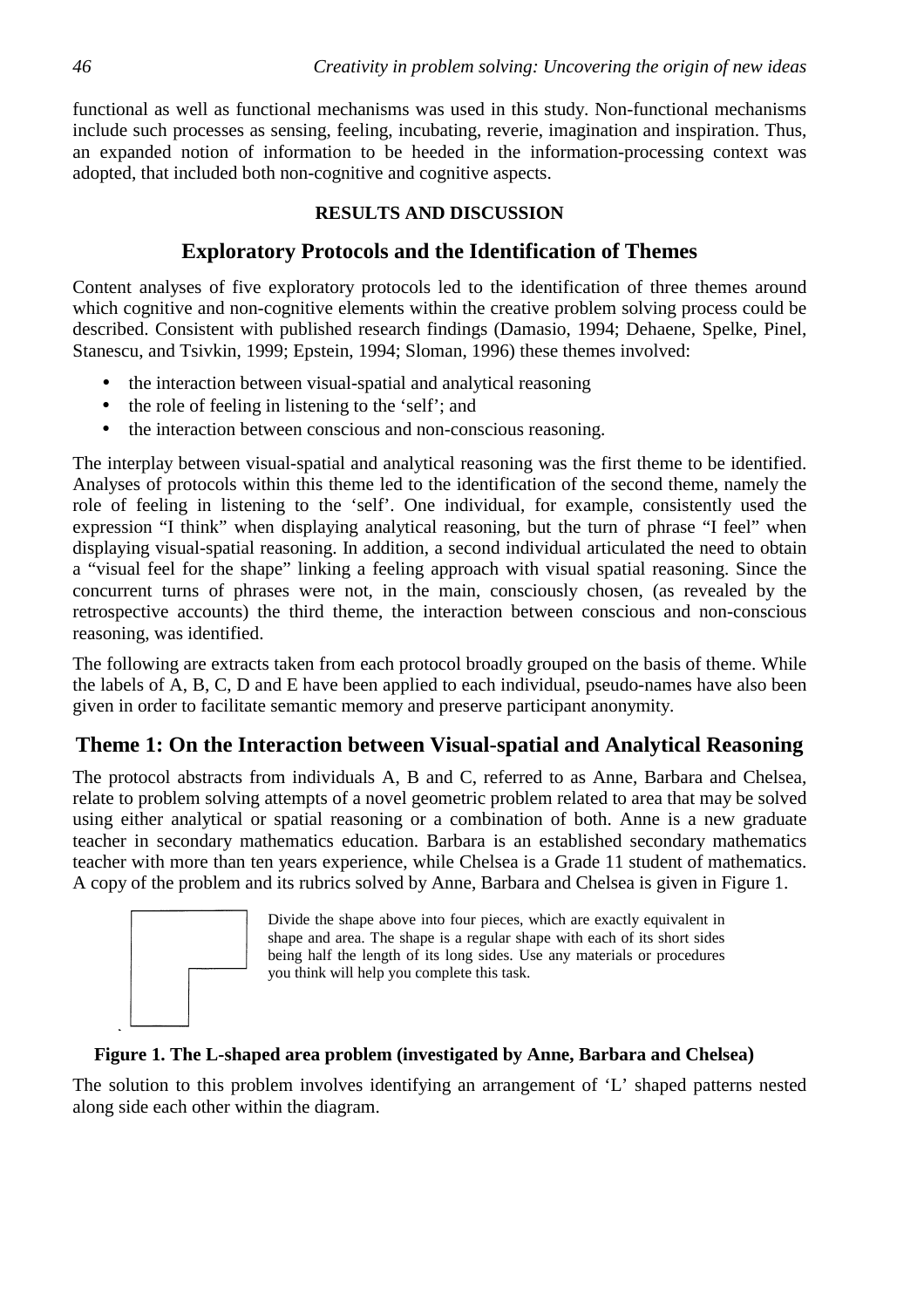# *Individual A: Anne*

Individual A: Anne is first observed using an analytical approach to solve the problem but when this approach fails Anne switches to a visual-spatial approach. Anne eventually solves the problem by visual-spatial means.

While using analytical reasoning Anne concurrently reports:

I am trying to think of irregular shaped patterns, shapes that are more complex that will divide the area ...

I think what I am trying to do is keep everything sort of basically symmetrical…

As I say, if I can put a diagonal line from corner to corner. If I can, then just deal with one side of it, then whatever I do to that one side I can do to the other, but I'm not sure if I can do this either. May be it shouldn't be a diagonal line.

While using visual-spatial reasoning Anne verbalises:

I'm just trying to visualise patterns in my head to see what areas spatially will fulfil the requirements…

I definitely feel that the shapes are going to be geometric and that will most easily allow me to make sure the areas are the same size…

So I feel that somehow it is like that (pointing to a swastika superimposed with L shapes she has drawn upon the page). It will be made of Ls.

Anne then silently draws the solution upon the page and counting four L shapes embedded within the diagram exclaims:

Where did that come from?

It is interesting to note that when using an analytical approach to solving the problem Anne is recorded using the expression ' I think' but when using a visual-spatial approach to solving the problem she is recorded using the expression 'I feel'. In addition Anne's final exclamation indicates that the solution process involving visual-spatial reasoning was not entirely conscious.

Invited to reflect on her unconscious choice of the word 'feel' when using a visual-spatial approach Anne reports:

It was a feeling in the respect that it had its own self-similarity. I know I was sort of seeing these sorts of patterns in my head… If I had plasticine I would have started shaping these Ls. In my head I was moulding them… which was like an emotional shaping … the only way I could describe it, is that it was a kind of an instinct, which I would argue, wasn't thinking because it was more primitive than that.

Anne elaborates:

You've got to sit back and see how you feel … there are no boundaries, you have to open your mind and see what comes in… I was outside of my mathematics domain… I just went global.

Anne concludes:

It was an awakening of ideas. I'm thinking the images but feeling their correctness… It's taken all of me to solve it… True problem solving is using all of you to solve it.

When invited to reflect on her final comment, "Where did that come from?" Anne explains: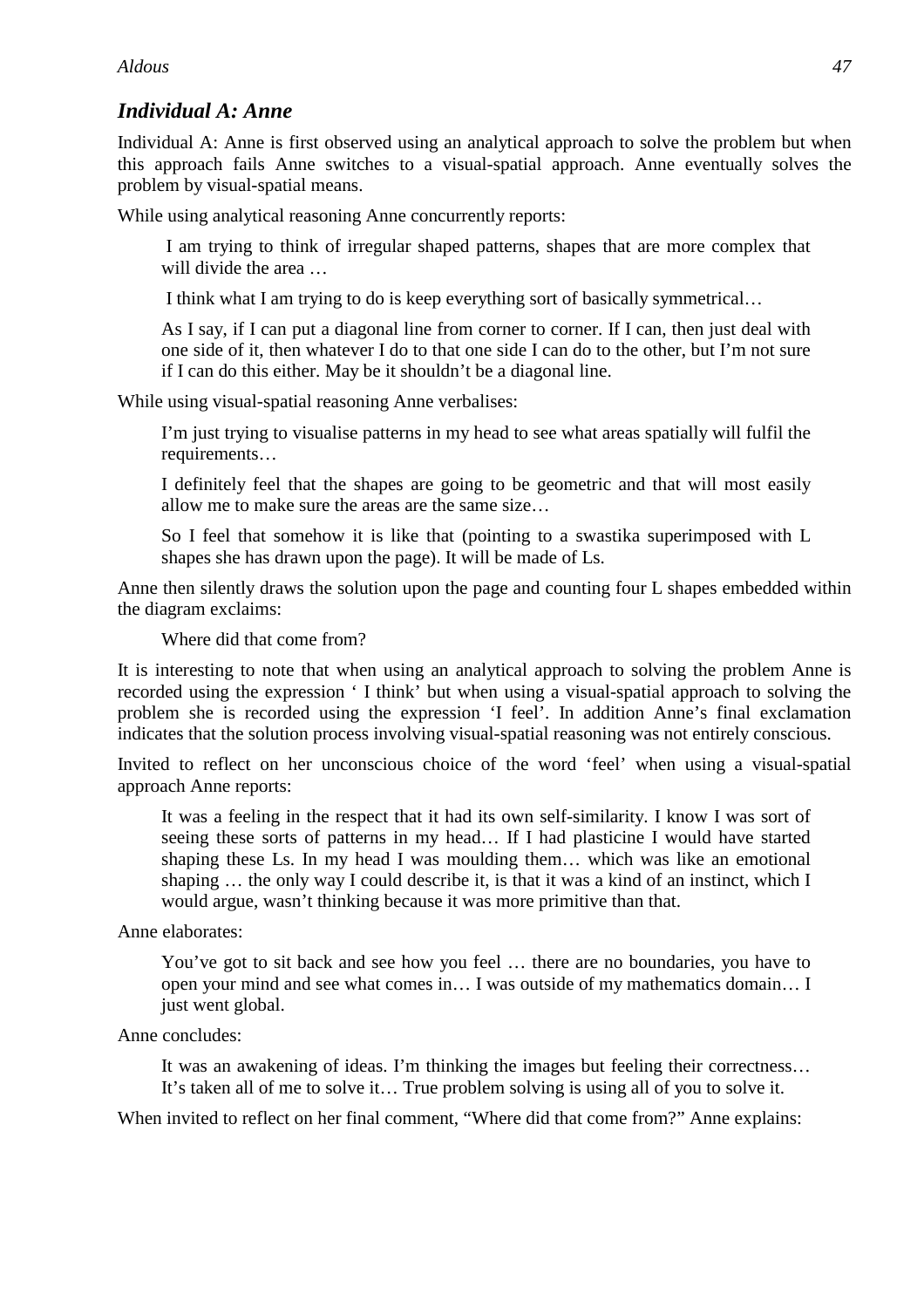I must admit, when I was drawing it … I didn't know the solution until I'd finished drawing it. You know what I mean? I must have had a glimmer of it in my head. It was almost like my head wasn't controlling my hand…my subconscious just fully took over.

This protocol indicates that in the case of Anne a total engagement of the 'self' was essential to the formation of a successful solution. Anne opened her mind to conscious and non-conscious aspects of cognition and employed visual, spatial, analytical and feeling elements in the problem solving process. Of note is the observation that the feeling approach used by Anne served an evaluative function, in the navigation of a solution path. Further this feeling aspect was expressed during the employment of visual-spatial reasoning.

#### *Individual B: Barbara*

During this interview Individual B: Barbara was observed alternating back and forth between analytical thinking and spatial thinking until the solution was found. While an analytical approach was used to determine the unit shape and its area, a spatial strategy was employed to determine the collective orientation within the figure. Beginning with an analytical approach Barbara reports:

Well the first thing I think when I look at it, is that it's very easy to divide it into three shapes; because we have three squares… one on each side, placed together to form an L.

Later changing to a visual-spatial strategy Barbara verbalises:

So I'm trying to visualise how I can put lines in that will allow me to make four pieces.

Returning to an analytical approach Barbara relates:

 Starting to think that straight lines aren't the answer, starting to think that perhaps I need to step my lines.

Reverting to a spatial-verbal approach Barbara reports:

So I'm putting markers on the shape just so I can get a visual feel for the shape.

As mentioned above it is interesting to note the use of the word 'feel' with a visual representation of the shape. It is also interesting to note the word 'think' being articulated during an analytical approach. Further when invited to comment on her alternating analytical and visual spatial behaviour Barbara retrospectively explains:

Definitely… I could feel it. I could actually feel it in my brain. The analysis would take over, and then that would reach a dead end and then I would look for some intuition of where to go. I could feel it happening in my head.

Of relevance to this protocol is the suggestion by neuroscientists that mathematical intuition may emerge from the interaction between visual-spatial and linguistic reasoning circuits (Dehaene et al., 1999). Barbara's articulation of the word intuition in the context of her alternating behaviour concurs with this view.

Further when invited to elaborate upon her feeling of what was happening in her head Barbara explains:

It's pretty hard, but it's something I've always known about myself mathematically that if I can't see the answer straight away; if I just sort of let my head go fuzzy and stare at it, it comes. The answer just comes. And I've always been the same. It's not always the right answer. Sometimes I go off on the wrong path but when that path is exhausted, same procedure. And that's how I get my direction in solving things. So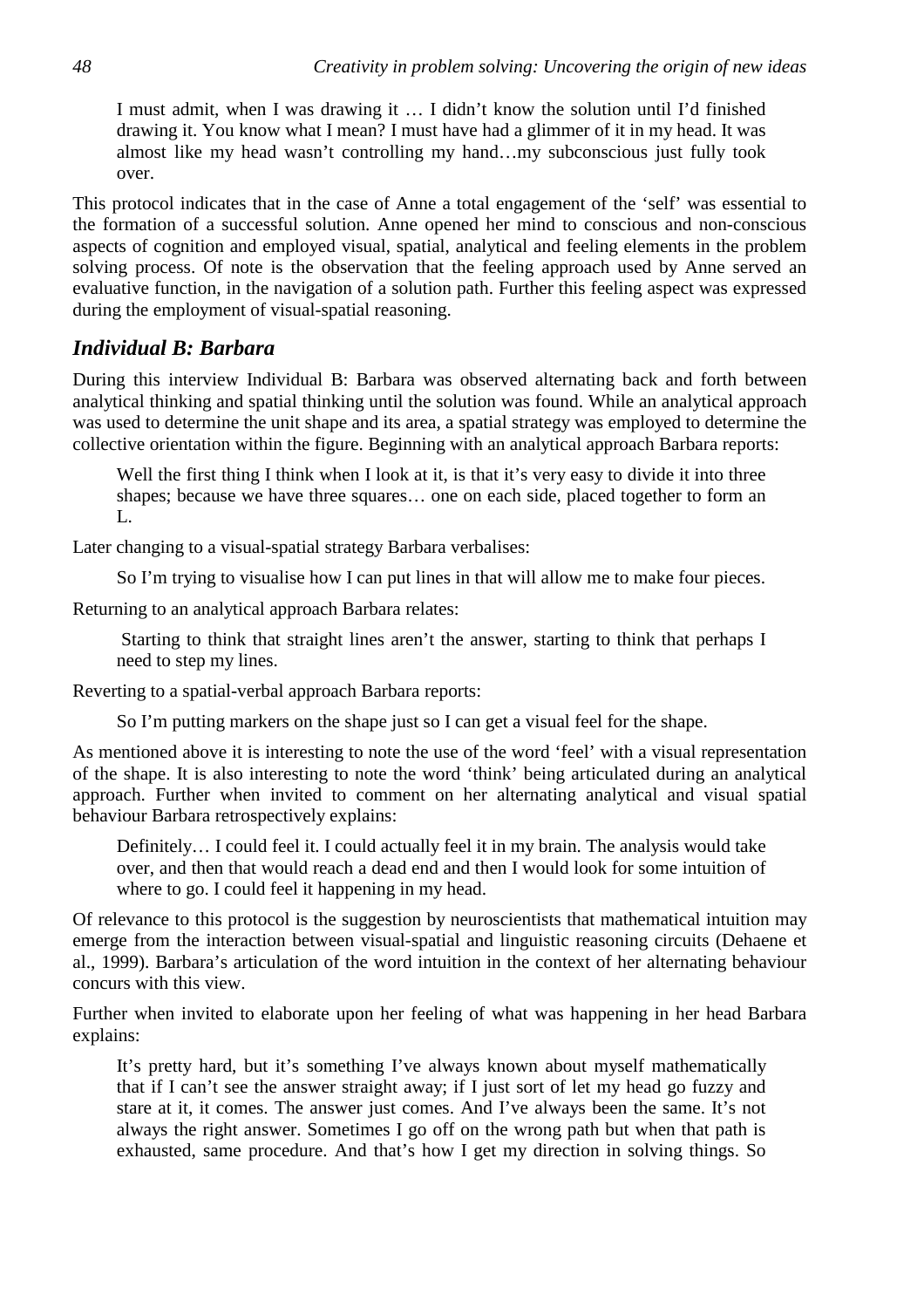here, once I'd eliminated the straight lines and I'd got my 3 and 6 and that wasn't going to work then it was an analytical thing to think OK, go to shapes. And then to work out areas, that was definitely analytical. But then the actual orientation (of shapes) was very much intuition. Was very much just look at it, not even think, just let your brain, work on it.

This verbal account indicates that Barbara utilised analytical, rule based reasoning together with associative, spatial reasoning in an alternating fashion in order to solve the problem. A conscious non-conscious interplay in the problem solving process is also indicated by the statements " If I sort of let my head go fuzzy and stare at it, it comes" and "the actual orientation was very much intuition … not even think, just let your brain work on it." Such statements are also indicative of defocused attention and pre-conscious activity.

It is noteworthy that Barbara reports feeling the reasoning processes alternating in her head. Such feeling reflects a total engagement of the 'self' in the problem solving process and relates to the second theme 'the role of feeling in listening to the self'. The fact that Barbara is definite about knowing she has a feeling and further, that she is able to heed that feeling in the problem solving process, is relevant to work in metacognition.

Barbara's retrospective protocols also reveal that she models the use of this intuitive reasoning to her pupils. Indeed, in the event of becoming stuck in a problem Barbara advises her students to relax their minds while continuing to absorb the problem. This strategy, she advises, is particularly useful in solving deductive geometry problems.

When I really notice myself doing it is in a class with kids, particularly with deductive geometry… I say to the kids "OK I need to have a think". That's how I do it. I just pull up a chair and sit at the front board and just stare at it and it just happens, … the answer just jumps off the black board at me. But nobody can talk to me while I'm doing it… I actually say, "Have you just sat and looked at it. Just sort of let your mind go blank?" And quite often the kids are then able to go on and solve things … I won't help a student until they've actually sat and looked at it… if they have just sat and looked I'll give them one clue, and then, you know, say "Have another try". And you can see the lights come on. And I'd have to say I've been reasonably successful in teaching the topic.

Although this account of fostering intuitive reasoning among students warrants closer examination, the fact that Barbara takes the trouble to model this approach to students indicates that an intuitive reasoning approach works successfully for her, particularly in the field of deductive geometry. Moreover it is evident that Barbara has confidence that the approach will work for her students. When asked to confirm the success of just sitting back, looking and letting your mind go blank during problem solving, Barbara comments:

I've got to say, it used to worry me … that I didn't appear to be thinking, like other people think, or… how I thought other people thought… for me to actually think about it… was actually more the emptying of the mind than the filling of it. But I pretty well always got the right answer.

This account points to the benefits of defocused attention in a novel problem solving context and the usefulness of incubation or semi-incubation in reaching a solution. Given a recent experimental finding showing that an instructional strategy used to encourage children between the ages of 8 and 10 years to defocus their thinking before attempting a problem increased their ideational productivity (Howard-Jones and Murray, 2003), the above protocol shows a degree of forward thinking.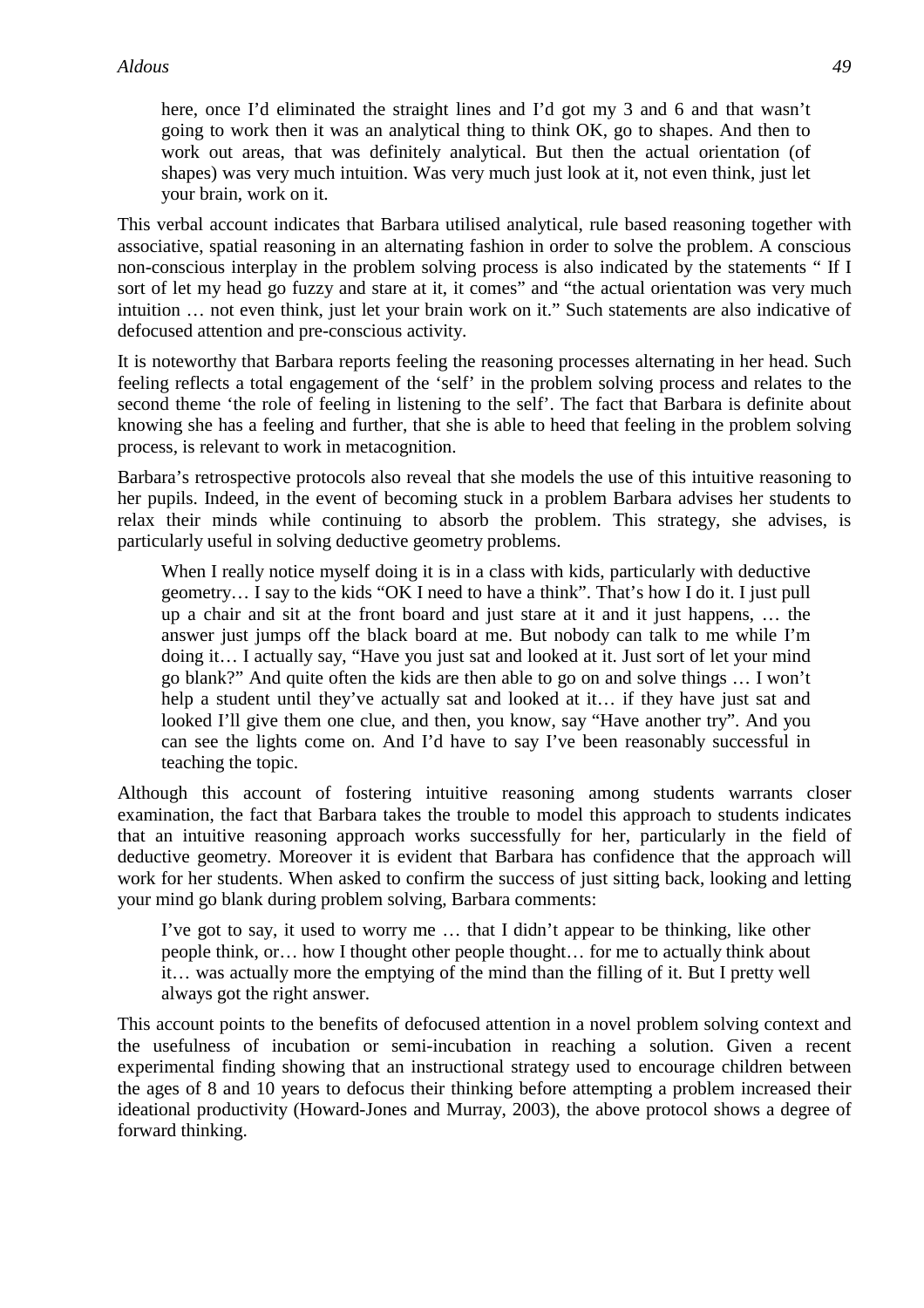# *Individual C: Chelsea*

Unlike Anne and Barbara, who are experienced mathematics problem solvers, it may be recalled that Individual C (Chelsea) is a relatively inexperienced Year 11 school student. In this interview Chelsea relies totally on rule based, analytical reasoning and is concerned with attempting to solve the problem in the so-called 'correct way'. She appears to look for an algorithm to solve the problem, and lacks the confidence needed to step outside the traditional rule-based mathematical approach. Had Chelsea been able to do so it may have been more economical on her effort and time.

I don't know how I'm going to do this… I'll probably just try a few things… What if I did triangles? Is that all right? …OK I'm thinking how I can make these two sections, cut in half to make four… but it's an odd shape? … Is there like some sort of a rule that I have to use? … No geometric rules? … Just trying to think of that.

However, Chelsea does finally solve the problem analytically using trial and error reasoning. She retrospectively reports:

Once I had it into 12 squares and tried a few patterns, which didn't work out, then I finally found this (pointing to the solution)... Just trial and error, I just tried a whole lot of different sequences and just came to the right one.

Chelsea's total reliance on rule based reasoning is perhaps not surprising given the emphasis that school based mathematics curricula place on training students to think in this way. By contrast, it may be recalled that Anne, who stepped outside the traditional mathematics domain and in her own words "went global", and Barbara, who defocused attention through an "emptying of the mind", solved the problem relatively quickly. Both of these strategies were employed during visual-spatial reasoning, an approach Chelsea did not report.

## **Theme 2: On the Role of Feeling and Intuition in Listening to the 'Self'**

### *Individual D: David*

 $\overline{a}$ 

In addition to the protocol extracts relating to the theme 'The role of feeling and intuition in listening to the self' obtained from Anne and Barbara, an interview conducted in an on-line mathematics enrichment program also provides material relevant to this theme.

Individual D (David) is a highly experienced mathematics teacher who possesses a talent for divining original ideas for mathematics questions such as those used in the Australian Mathematics Challenge, a national event conducted in mathematics problem solving.

Invited to discuss how he came up with creative ideas for particular problems David reports:

… I look at life through a mathematical glass – stoplights, rates of cordial concentration, the price of stamps, whatever comes up from the murk in my tortured mind.

I just kind of like numbers and the way they behave. There's order within their disorderliness. I can't help finding it interesting and sometimes the things I'm interested in interest the kids too.

... I noticed that 135 and 136 were a corrine pair<sup>1</sup> one night.  $135=3^{3} \times 5$  and  $136 = 2<sup>3</sup>x17$ . It was on my clock. I thought, "I bet that doesn't happen too often". Then

 $<sup>1</sup>$  A corrine pair is a pair of consecutive integers with a prime factorisation of the same form.</sup>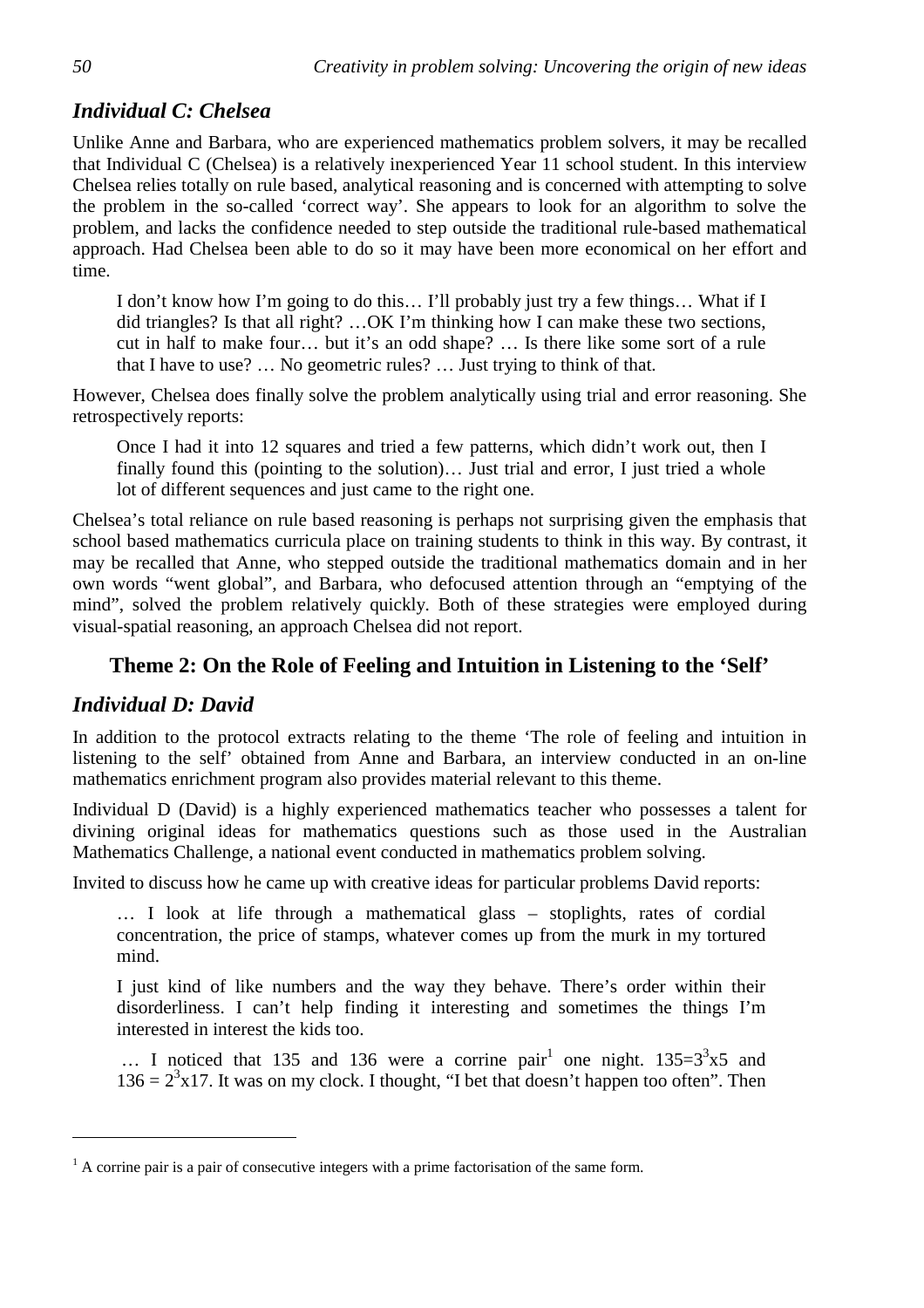I started fiddling around with other consecutive integer pairs and prime factorising them.

This protocol indicates that David uses associative forms of reasoning to assist in the development of creative ideas. He employs, in an automatic fashion, the operations of similarity and contiguity in generalising digits appearing on a clock as corrine pairs.

When questioned about finding his way in a problem task, David reports:

 …some numbers feel prime to me. Some answers I get don't feel good and those ones usually aren't

Eventually you do have to sit down and flog out the answer formally though

In acknowledging the role of 'feeling' in the problem-finding context David demonstrates one way he evaluates the correctness of his intuitive insight and the importance of listening to the 'self'. However David finally tidies up the problem activity using a rule based approach, involving the formal documentation of ideas.

# **Theme Three: On the Interaction between Non-conscious and Conscious Reasoning**

# *Individual E: Eddie*

In addition to the protocols from Anne and Barbara revealing the involvement of semi-conscious or pre-conscious reasoning in the problem solving process, a second hand data study involving a professional mathematician was found to reveal relevant information.

Individual E, Eddie, is a university lecturer in mathematics who had been video taped solving six mathematics problems. The retrospective protocol of one of these six problems is reported. A copy of the reported problem is located in Figure 2



Suppose that each of five people know exactly one piece of information and all five pieces of information are different. Every time one person phones another the first person tells the second everything he knows while the second tells the first nothing. What is the minimum number of phone calls between pairs of people needed for everyone to know everything?

### **Figure 2. The telephone problem (investigated by Eddie)**

In this particular interview Eddie had been asked to solve the problem (to which the solution was '8'). Initially Eddie came up with the answer '8' by intuitive means, but then with prompting by the interviewer endeavoured to justify his answer until he was confident '8' was the correct answer. Eddie reports:

… it was a case of the method that I suggested occurred almost sort of naturally as being the way one would go about the problem in an optimal fashion, and so when I got my initial "8" I was reasonably confident about it on an almost intuitive basis, because it just seemed to me the obvious way to do it. I then had to go back and think, "Right! How can I somehow formalise its optimality." …It was in part a case of trying to determine why my intuitive feeling was my intuitive feeling, so now looking back on the problem, it's because, having thought about it, it was the realisation at some point someone has to first know all the information and so there is really two parts to the problem. There's first of all the collection in one spot of all the information and secondly the dissemination of that information to every one else so you can in fact optimise the two halves of the procedure.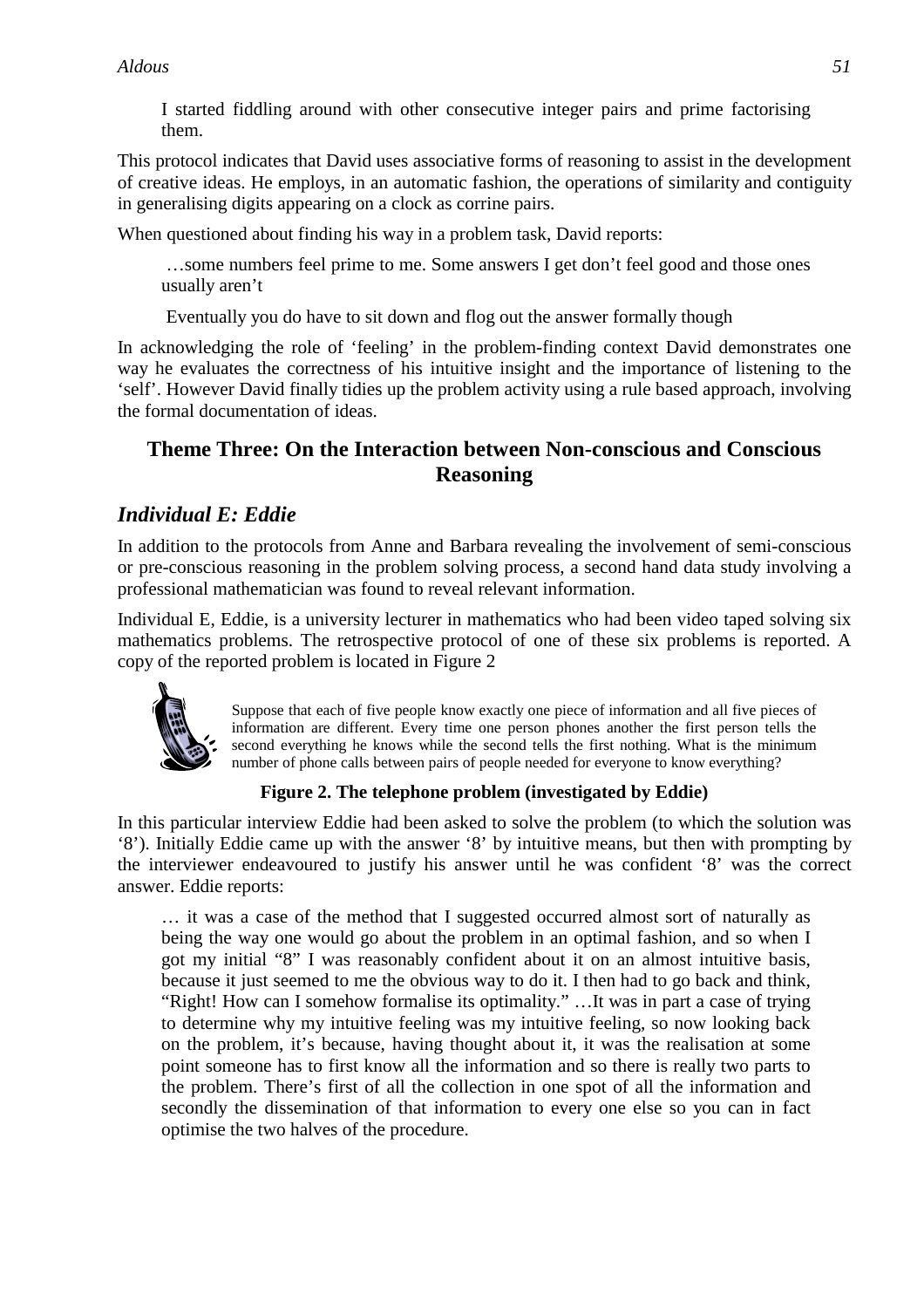Eddie's response would seem to imply that his initial thinking processes relied heavily on associative reasoning which, according to Sloman (1996), was consistent with the intuitive function. During this period the video showed long pauses of silence interspersed by the comment "Now I'm searching for inspiration". Such behaviour is compatible with thinking occurring in the non-verbal, visual spatial circuit of the brain. However, with the need to verify the solution, Eddie included the use of rule-based reasoning and the explanation was translated into two distinct steps. In the initial stage Eddie is unable to articulate how he obtained the answer of 8 indicative of preconscious awareness. This is followed by conscious awareness facilitated by the forced explanation of the solution.

It is interesting to observe that the professional mathematical problem solver (namely, Eddie) drew upon associative forms of reasoning almost immediately in solving a novel problem, before calling upon his rule based analytical reasoning to verify the solution. Each of the other individuals described above (except David), first began to solve the problem provided relying upon rule based rational reasoning before embracing associative, experiential forms. It is worthy of note therefore, that Chelsea the Grade 11 mathematics student appeared to shut out associative reasoning entirely, relying totally on an analytical approach. Such an observation, should it generalise to other students, is cause for concern and has implications for mathematics and educational curricula.

#### **CONCLUSIONS**

The protocols reported above indicate that the formation of a new idea has three aspects. First, preverbal and non-verbal processes (including spatial thinking but not exclusively so) are involved. Second, creativity may incorporate pre-conscious or non-conscious activity. Third, creativity gives rise to a feeling or intuition. Indeed the production of a new idea would appear to entail moving between thinking and feeling, and between focused and defocused states of attention.

#### **Translation of Themes into Elements**

Thus three elements emerge as critical to the formation of a conceptual framework of creative problem solving. These elements, consistent with documented research involve the:

- visual-spatial and linguistic circuits within the brain;
- conscious and non-conscious mental activity; and the
- generation of feeling in listening to the 'self' including that of intuition.

Brain imaging evidence has been used to locate two circuits involved in mathematical thinking (Dehaene et al., 1999). One circuit, used in processing approximate quantities, employs a region strong in visual-spatial processing. The other circuit, used in processing exact quantities, utilises a region strong in linguistic processing. It is theorised that mathematical intuition emerges from the interaction of these two brain circuits (Dehaene et al., 1999). Thus the interaction between visualspatial and analytical reasoning observed in the above protocols is consistent with neurobiological evidence related to visual-spatial and linguistic thinking and is embedded within the first element of the framework.

The second element detailing the interaction between conscious and non-conscious activity is also supported by documented research. In particular, cognitive psychology has identified two systems of reasoning (Epstein, 1994; Sloman, 1996). One of these, the rule based or rational system, is characterised by conscious activity. The other, an associative or experiential system, is characterised by non-conscious activity. Indeed Epstein (1994) proposed that creativity, among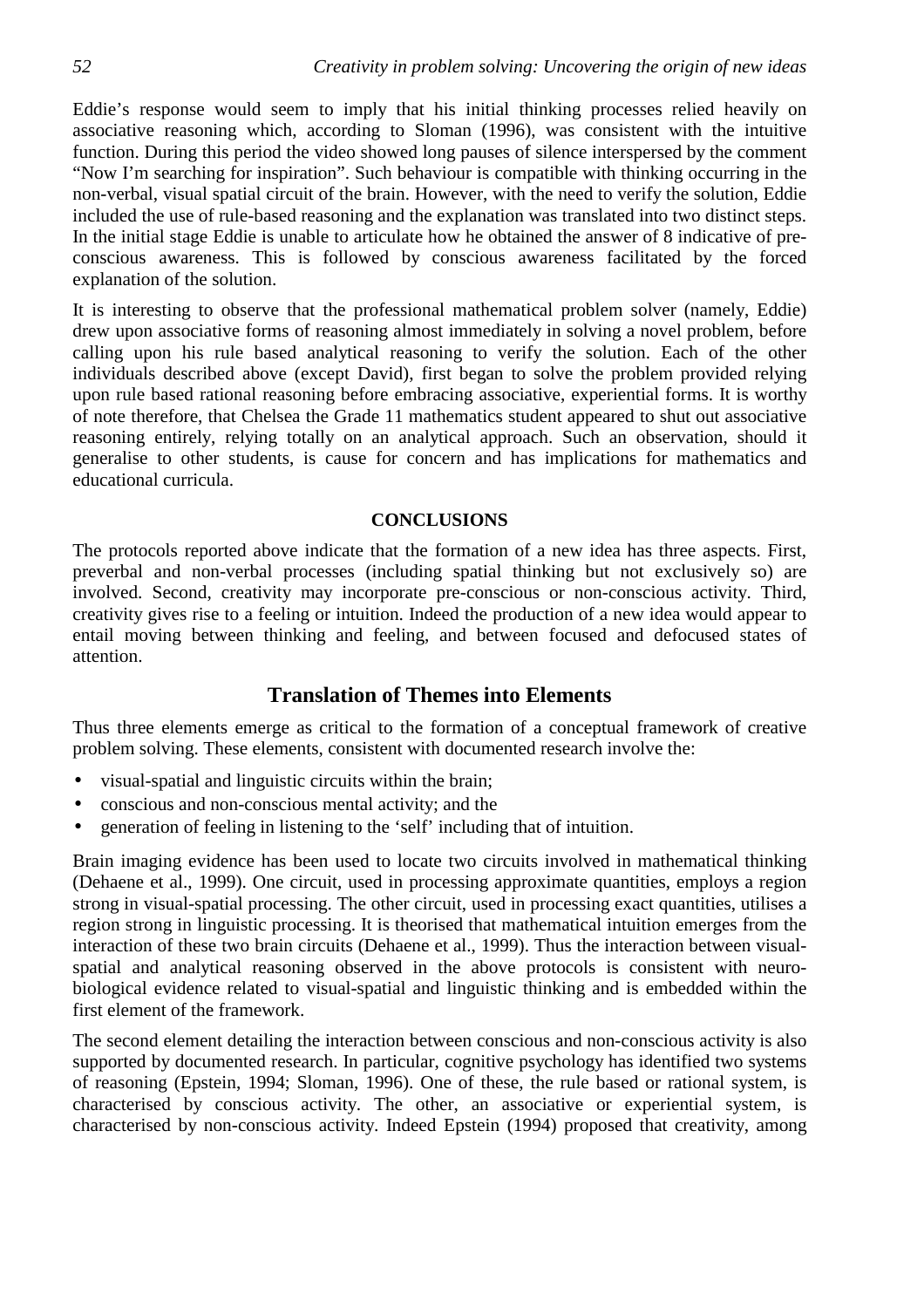other higher order functions, involved the complex processing of both the experiential and rational systems.

The third element on the generation of feeling in listening to the self is also supported by scientific research. In particular, neuro-scientific evidence indicates that certain processes related to emotion and feeling are indispensable to rational thinking (Damasio, 1994). Patients with lesions in a small frontal area of the brain, impairing the connection between reasoning and feeling, were unable to bring reasoning to any practical conclusion. Without feeling, such patients were unable to decide which of two rational alternatives was better (Damasio, 1994). This notion, that feeling is important in the creative problem solving process, as was evident in the protocols above, is embedded within the third element of the framework.

### **The Formation of a Conceptual Framework**

This study proposes that creativity may emerge from the interactions arising between each of the three elements. These elements and their interactions are represented diagrammatically in Figure 3. The lower part of the figure displays the interactions arising among the elements themselves. The upper part of the figure displays the components of the stage model of creative problem solving, together with cycles of feedback theorised to exist between each of the stages within the creative process. These stages and their associated cycles of feedback have been superimposed onto the elements of the conceptual framework. A synergy results from the interactions arising among the critical elements of the framework and the stage processes and feedback cycles implicit in creative problem solving.

Among the elements of the framework, the interactions arising between the visual-spatial circuit and the linguistic circuit are thought to give rise to mathematical intuition (Dehaene et al., 1999). These interactions may be direct or indirect and involve either or both non-conscious and conscious paths of thinking. Similarly the interactions arising between non-conscious and conscious mental activity represented by 'self state one' and 'self state two' may provide the necessary cognitive space where learning can take place (Davis, 1996).

Central to the framework however, is the intuitive function. The generation of feeling within and between non-conscious and conscious activity (represented by 'self state one' and 'self state two') and between and within the visual-spatial and linguistic circuits serves to evaluate, monitor and filter a particular solution path. Feeling, as is revealed in the exploratory protocols, (refer Anne, Barbara and David) plays a significant role in crystallising possible solutions generated in the visual spatial circuit of the brain and is likely to be one of the body's internal communication mechanism particularly in instances of non-verbal reasoning. This suggestion of feeling serving an internal communication function is consistent with the neuroscience findings of Damasio (1994) and the work of Epstein (1998) in constructive thinking.

### **The Framework and its Implications for Teaching**

Much mathematics instruction focuses primarily within the bottom right hand corner of the conceptual framework. Emphasis on linguistic and conscious processes tends to be the norm with students and teachers alike, solving problems that have been practised many times before.

While routine practice of skills may well enhance the student based repertoire of problem solving strategies, there is an increasing need, in an ever-changing technological world, for greater exposure to more novel and real life problems. Continued but balanced experience, in solving more novel problems should help provide the forum by which other forms of reasoning may be fostered, including the visual spatial and non-conscious elements of the self. Such experience encourages students to draw upon all of themselves in solving a problem and lead to greater fulfilment of their developing potential.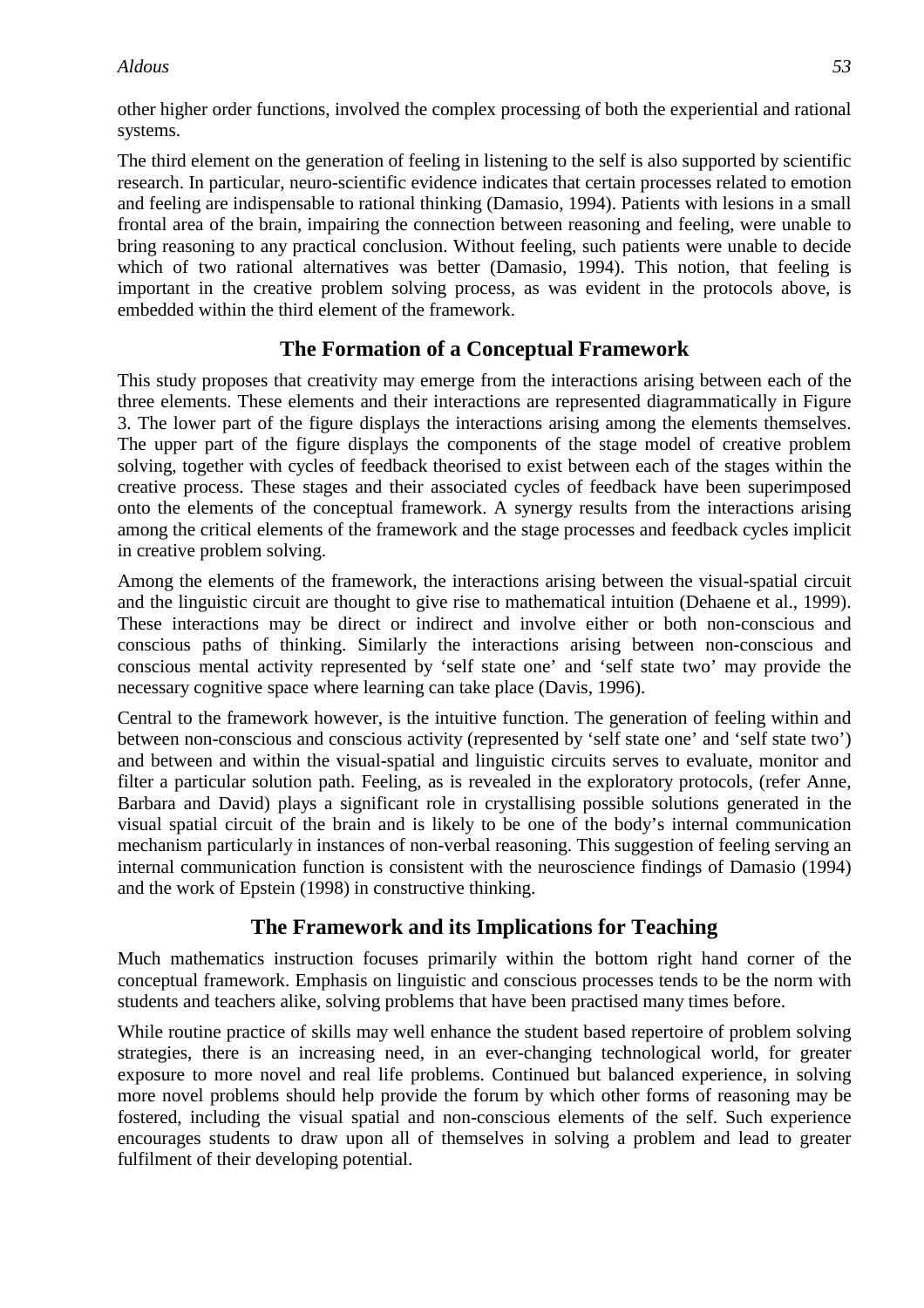

**Figure 3. A conceptual framework: Listening to the 'self' in learning, creating dynamic interactions of flow**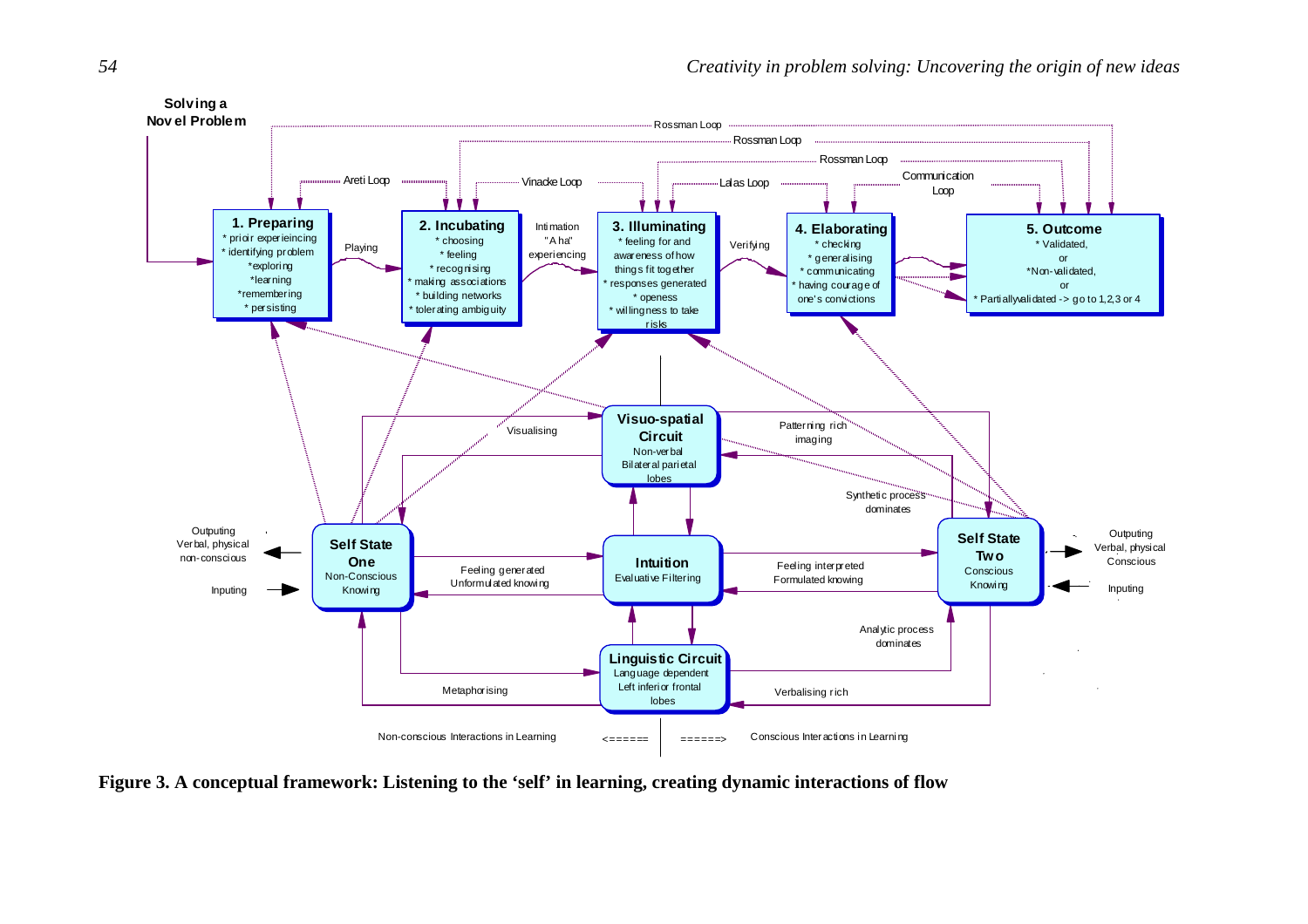The exploratory protocols revealed that, for novel problem solving, feeling thinking and intuition play a significant role and are a necessary component of the creative process particularly in instances of visual spatial or non-verbal reasoning. The non-cognitive elements of feeling and intuition may be among the first steps in the path to solving a novel problem. The cognitive elements of rule based analytical thinking may then follow, playing some interactive role. But the complete sequence of reasoning remains to be determined and in all likelihood is far more complex than this preliminary explanation reveals.

#### **CONCLUDING COMMENT**

Creativity in this study has been found to revolve around the interactions of three critical elements. These are the visual-spatial and linguistic circuits of the brain, conscious and nonconscious mental activity and the generation of feeling in listening to the self. The vital component linking each element in the framework is the intuitive function made manifest through attention to feeling. Indeed feeling is the communicating link in the interactions arising between any or all of the elements within the framework. While feeling without action does not of itself constitute creativity, reflection as fostered by listening to the self in learning, not merely in cognitive but also in non-cognitive ways (as revealed by the proposed framework of creative problem solving) is more likely to result in a positive outcome.

In writing about the inseparable nature of feeling and reason, neuroscientist Damasio (1994, p.xiii) had this to say. "Feelings point us in the proper direction, take us to the appropriate place in a decision making space, where we can put the instruments of logic to good use". And furthermore he adds, "Educational systems might benefit from emphasising unequivocal connections between current feelings and predicted future outcomes" (Damasio, 1994, p.247).

In summary then this paper finds that increasing creative productivity will involve attending to feeling and reflecting on the world within. Indeed new ideas are heralded with a wellspring of feeling from within. The added value to be obtained in so doing is that both individual and collective rationality are likely to increase.

#### **ACKNOWLEDGEMENTS**

The author acknowledges the valuable advice provided by Professor J.P. Keeves and Professor M. Lawson at various stages of this research and for insightful and helpful comments on this article.

#### **REFERENCES**

- Cropley, A. J. (1999). Definitions of creativity. In M. A. Runco and S. R. Pritzker (Eds.), *Encyclopedia of Creativity* (Vol. 1, pp. 511-524). San Diego: Academic Press.
- Cropley, A. J. (2001). *Creativity in Education and Learning: A Guide for Teachers and Educators.* London: Kogan Page.
- Damasio, A. R. (1994). *Descartes' Error: Emotion Reason and the Human Brain*. London: Papermac.
- Das, J. P. (2003). A look at intelligence as cognitive neuropsychological processes: Is Luria still relevant? *Japanese Journal of Special Education, 40*(6), 631-647.
- Davis, B. (1996). *Teaching Mathematics Toward a Sound Alternative.* New York, NY: Garland.
- Dehaene, S., Spelke, E., Pinel, P., Stanescu, R., and Tsivkin, S. (1999). Sources of mathematical thinking : Behavioural and brain-imaging evidence. *Science Magazine, 284*, 970-977.
- Epstein, S. (1994). Integration of the cognitive and the psychodynamic unconscious. *American Psychologist, 49*(8), 709-724.